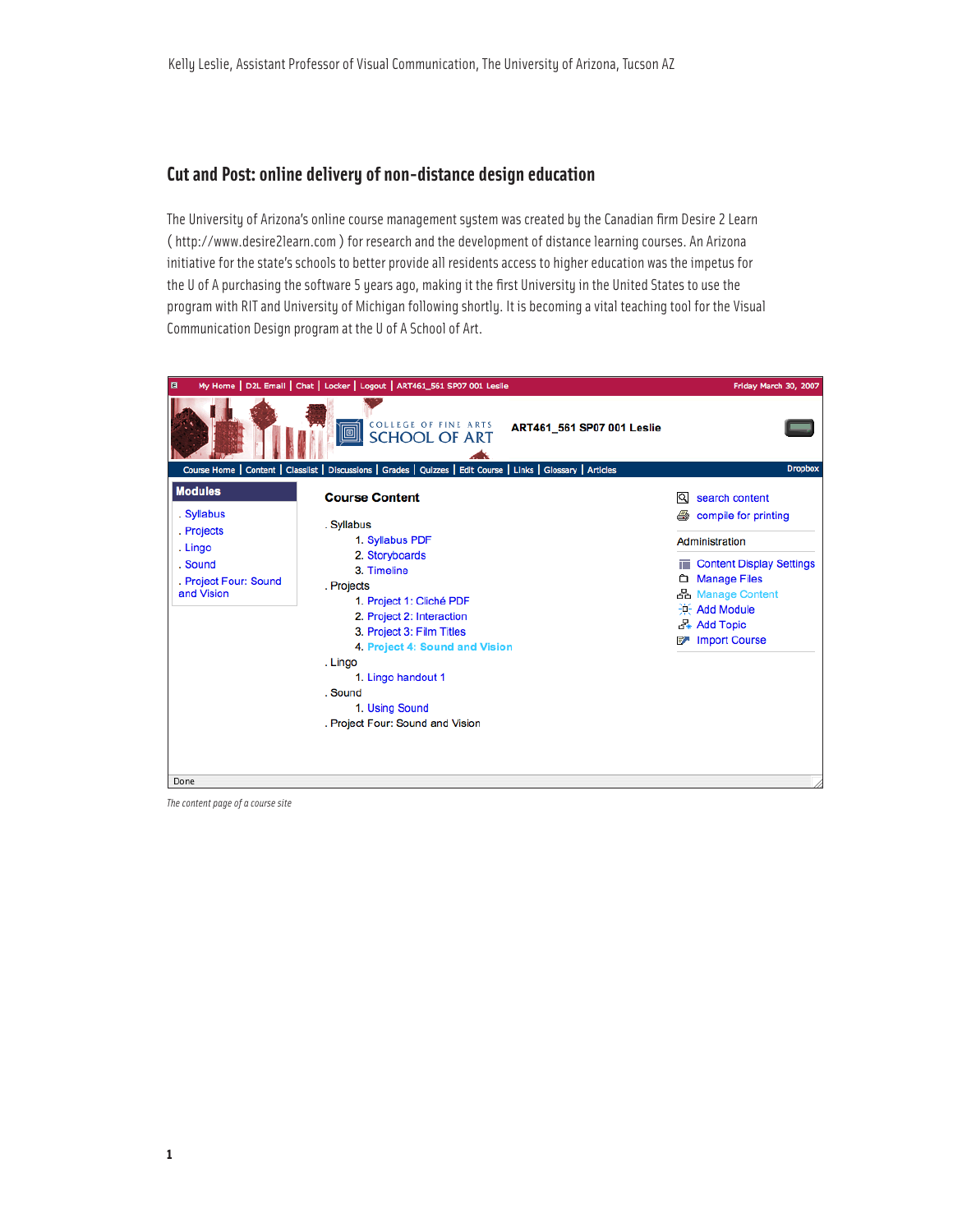#### **An Extended Classroom**

Like any course Web site, this online hub becomes a great resource for the class, housing much of the content and valuable research links. But its discussion boards, paging system, drop boxes and lockers make it another meeting space in and of itself. This hub extends the classroom making it one where students themselves participate in the development of course content. Students upload samples and Web links to design projects, process and other articles of research. They participate in online discussions of in-progress work. Students post work to their lockers and make that work public for feedback as well as upload to designated drop boxes that are automatically linked to the grade management tool.

While lockers and drop boxes provide opportunities for students to see others works, the home page can act as a rotating gallery that visually reminds students of the scope and breadth of a particular class or project. Students show pride in having their images chosen for the week.



*Course Home with rotating weekly images.*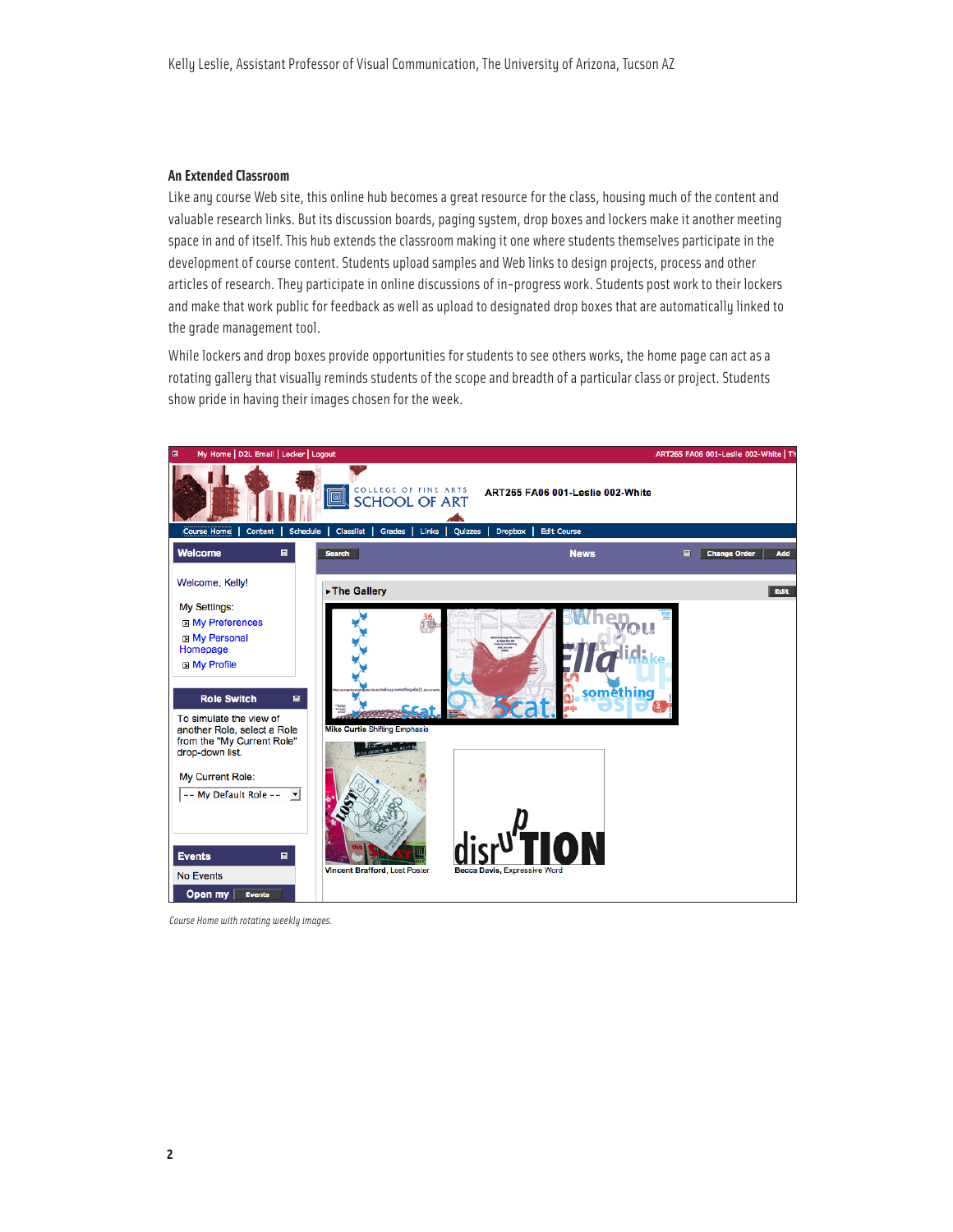#### **Accountability**

D2L offers flexibility in meeting deadlines while simultaneously making students more accountable for their participation and engagement.

Drop boxes are created for each of the final critiques, making it possible for students to upload their work — even from home. If they cannot make a critique they are still responsible for meeting deadlines. Drop boxes can also be set to open and close at certain times, so that late submissions are not possible without the instructor's approval/awareness.

Postings of grades and meeting times are not permitted at the U of A. But with password protection no one can access the site except for students enrolled in the class, TAs and instructors. This allows for individual meeting times and grades to be permanently posted all semester ensuring students always knows when they are required to meet, what they are to bring, and how they are progressing.

It also lets the students see their calculated grades to date while clearly indicating missing work and lack of participation in discussions etc. This transparency can have its drawbacks. Students are able to see when they are perhaps one point shy of a higher letter grade and tend to scrutinize percentage weights more than a typical syllabus.

|        | <b>Dropbox Folders</b><br><b>Admin</b> |    |                                           |                         |  |
|--------|----------------------------------------|----|-------------------------------------------|-------------------------|--|
| Folder |                                        |    | <b>Unchecked</b><br><b>Total</b><br>Files | Flagged<br><b>Files</b> |  |
|        | <b>Project One</b>                     | 77 | 24                                        | 0                       |  |
|        | Project #3 Site maps                   | 47 | 45                                        | 0                       |  |
|        | Animations Due Sept. 26th              | 33 | 4                                         | 0                       |  |
|        | <b>Theatre Arts Site Maps</b>          | 26 | 5                                         | 0                       |  |

| 3.1<br>an a<br>$\Box$ Grades<br>m xia. |                                    |                                         |                       |                 |                      |   |
|----------------------------------------|------------------------------------|-----------------------------------------|-----------------------|-----------------|----------------------|---|
|                                        | <b>Total Grade</b><br><b>Items</b> | <b>Number of</b><br><b>Graded Items</b> |                       |                 | <b>Final Grade</b>   |   |
|                                        | 9                                  | 8                                       |                       |                 | 91.25%               | ₽ |
|                                        |                                    |                                         |                       |                 |                      |   |
|                                        |                                    | Category/Item                           | <b>Weighted Grade</b> | <b>Comments</b> | <b>Last Updated</b>  |   |
|                                        |                                    | <b>Project One: Just the Type</b>       | 10/10                 |                 | Oct 14, 2006 4:26 PM |   |
|                                        | <b>E-Portfolio</b>                 |                                         | 10/10                 |                 | Oct 14, 2006 4:26 PM |   |
|                                        | <b>Collections Website</b>         |                                         | 18/20                 |                 | Oct 14, 2006 4:26 PM |   |
|                                        | animation upload                   |                                         | 2/2                   |                 | Oct 14, 2006 4:26 PM |   |

| No files have been submitted by the following:               |                      |
|--------------------------------------------------------------|----------------------|
| • Claudia Rennee Alvarez<br>- Jessica Leann Lansdon          |                      |
| <b>Email unsubmitted students</b>                            |                      |
| <b>Mark Read</b><br><b>Delete</b><br><b>Download</b><br>Flag | <b>Show Everyone</b> |
| <b>Back</b>                                                  |                      |

*Dropbox list, grade window, list of students who did not participate with the option of emailing them from the same window*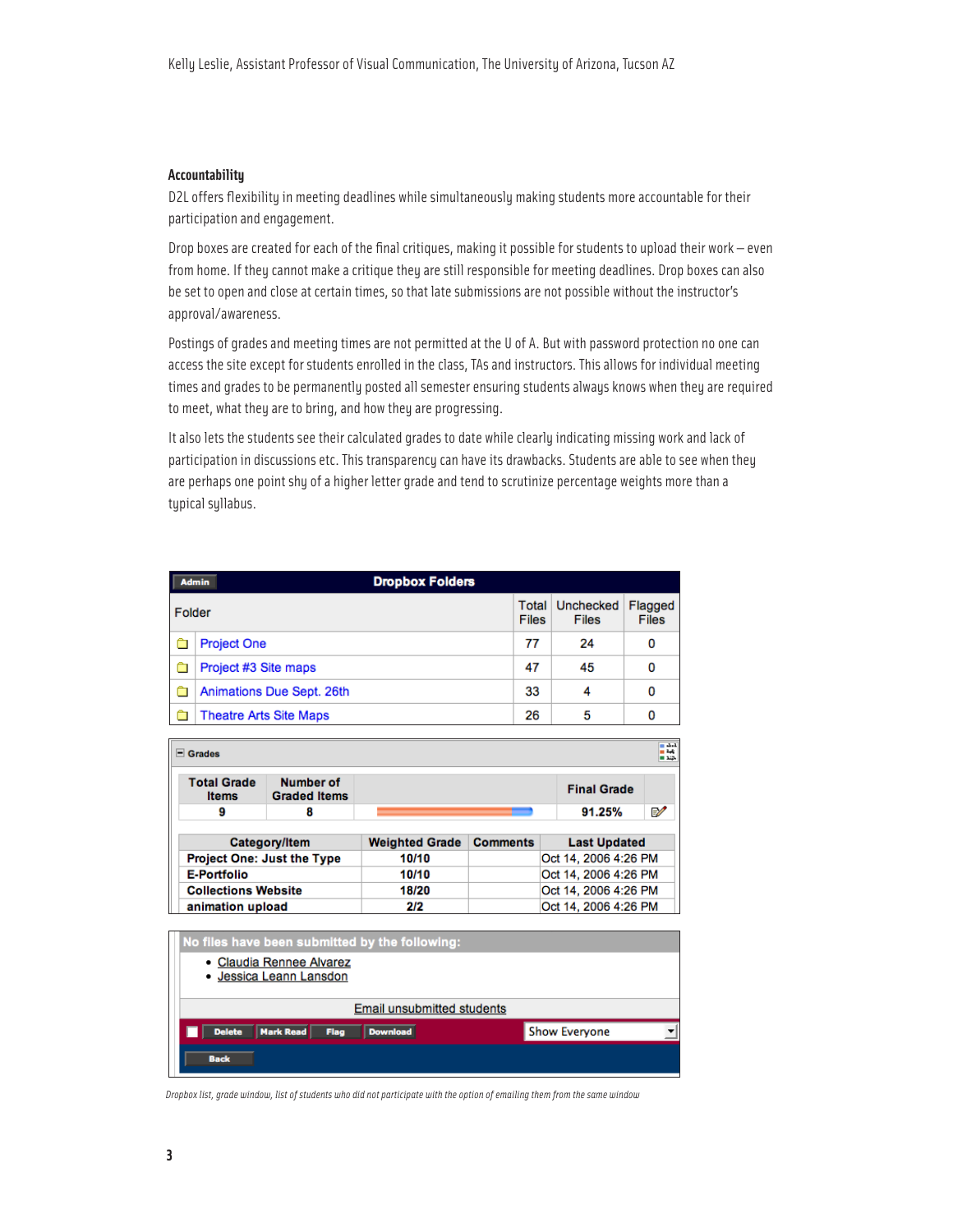#### **A Critique Venue and Course Assessment Tool**

Most of the design classes are traditional classes meeting 2 times a week for 3 hour studios. Discussions and critiques take place in class, and all students know each other as they travel in groups by the year they were accepted into the viscom program. In addition to these critiques, students address a particular project in depth and post this critique to the discussion board. This extra time outside of class allows participation from those students who may need more time to develop their thoughts or who have a hard time being heard over more vocal classmates. This provides the possibility of creating a tighter community when back in the classroom. It can however also strengthen cliques . I have seen undo praise for mediocre work.

I have been experimenting with the anonymous critique, seeing if a different level of honesty, will manifest itself. The jury is still out on this, but the anonymous discussion board does seem to be a favorite space for students to critique the class and my teaching. I appreciate getting this feedback and not just at the end of the semester. It allows me to make modifications during a class instead of having to wait till I teach the same course again.

| $\blacksquare$ | ART361 FA06 001 Leslie   Friday March 30, 200<br><b>D2L Email</b><br>Logout<br>Locker<br>My Home                                                                                                                                                                                                                                                                                                                                                                                                                                                                                                                      |                           |
|----------------|-----------------------------------------------------------------------------------------------------------------------------------------------------------------------------------------------------------------------------------------------------------------------------------------------------------------------------------------------------------------------------------------------------------------------------------------------------------------------------------------------------------------------------------------------------------------------------------------------------------------------|---------------------------|
|                | COLLEGE OF FINE ARTS<br><b>ART361 FA06 001 Leslie</b><br>画                                                                                                                                                                                                                                                                                                                                                                                                                                                                                                                                                            |                           |
|                | <b>Grades</b><br>Classilst<br>Links<br><b>Course Home</b><br>Content<br><b>Schedule</b><br><b>Quizzes</b><br><b>Edit Course</b>                                                                                                                                                                                                                                                                                                                                                                                                                                                                                       | <b>Dropbox Discussion</b> |
|                | 1.) It was made clear that he wanted much more imagery than current site allowed, yet very few of you thought of how to incorporate this.                                                                                                                                                                                                                                                                                                                                                                                                                                                                             |                           |
|                | 2.) Most home pages did not visually communicate the impact of what your client does. Lighting, set design/building, costumes, sound etc. Even<br>though we were not provided with specific images, only 2 students went and shot any imagery on their own. These 2 layouts interested Peter for<br>this reason. Also, some of you used imagery that made no sense at ALL in regards to what they do? This was very confusing to me, especially<br>when in several cases I spoke to individual student about this stressing that FPOs while "for position only" should communicate the appropriate<br>subject matter. |                           |
|                | 3.) There are several images available on e-portfolios from theatre arts students and faculty sites. Only 2 of you utilized this even though i<br>mentioned this many times during class.                                                                                                                                                                                                                                                                                                                                                                                                                             |                           |
|                | 4.) There were many sites that did not communicate how different types of information could be displayed using your template. It was mentioned<br>verbally, but not often illustrated.                                                                                                                                                                                                                                                                                                                                                                                                                                |                           |
|                | My comments posted here may seem rough, but they are honest and are delivered to help you become better visual communicators and develop<br>professional practice skills.                                                                                                                                                                                                                                                                                                                                                                                                                                             |                           |
|                | On the whole my critique is a lack of sensitivity, research, and committment to finding out what Technolgy and Design in TA does. Most of you<br>introduced your design saying this is "My Website". And while I know and Peter knew that this is your first client presentation, it is indicative of the<br>overall lack of concern. You are designing a Website for someone else. It is your idea for "their" Website. The more you can make your ideas<br>address concerns of your clients, the better problem solvers you become.                                                                                 |                           |
|                | So your homework is to start assembling Dreamweaver 3 pages. Home, Interior text heavy (should have some imagery though), interior image<br>heavy. I have posted 2 more folders of images in my locker that you can work with. I would suggest making some revisions to your Photoshop<br>layouts that address the above concerns before moving too quickly into Dreamweaver.                                                                                                                                                                                                                                         |                           |
|                | Feel free to post comments and add to this discussion. I have set the discussion to allow messages to be anonymous.                                                                                                                                                                                                                                                                                                                                                                                                                                                                                                   |                           |
|                | <b>Kelly</b>                                                                                                                                                                                                                                                                                                                                                                                                                                                                                                                                                                                                          |                           |
| Done           |                                                                                                                                                                                                                                                                                                                                                                                                                                                                                                                                                                                                                       |                           |
|                |                                                                                                                                                                                                                                                                                                                                                                                                                                                                                                                                                                                                                       |                           |
|                | Nov 8, 2006 11:35 AM<br><b>Kelly Leslie</b><br>Re: in regards to caring                                                                                                                                                                                                                                                                                                                                                                                                                                                                                                                                               |                           |
|                | <no topic=""><br/>Nov 7, 2006 12:20 AM<br/>Anonymous</no>                                                                                                                                                                                                                                                                                                                                                                                                                                                                                                                                                             |                           |

| <no topic=""></no>                                                                                                                                                                                                                                                                                                                                                  | Anonymous | Nov 7, 2006 12:20 AM |              |                     |   |
|---------------------------------------------------------------------------------------------------------------------------------------------------------------------------------------------------------------------------------------------------------------------------------------------------------------------------------------------------------------------|-----------|----------------------|--------------|---------------------|---|
| Subject: < No Topic><br>Authored By: Anonymous (Nov 7, 2006 12:20 AM)                                                                                                                                                                                                                                                                                               |           |                      |              |                     |   |
| <b>Flag Message</b><br><b>Delete</b>                                                                                                                                                                                                                                                                                                                                |           | <b>Next</b>          | <b>Reply</b> | <b>With Message</b> | ▾ |
| I think the outcome of the students' projects was a direct result of how the project wasn't exactly presented to us in the best<br>fashion. From the professor, but moreso the client. There are two sides to what happened here, and it wasn't only the class'<br>fault. Our projects probably reflected exactly how much we knew and/or cared about this project. |           |                      |              |                     |   |

*An anonymous response to the above critiqu*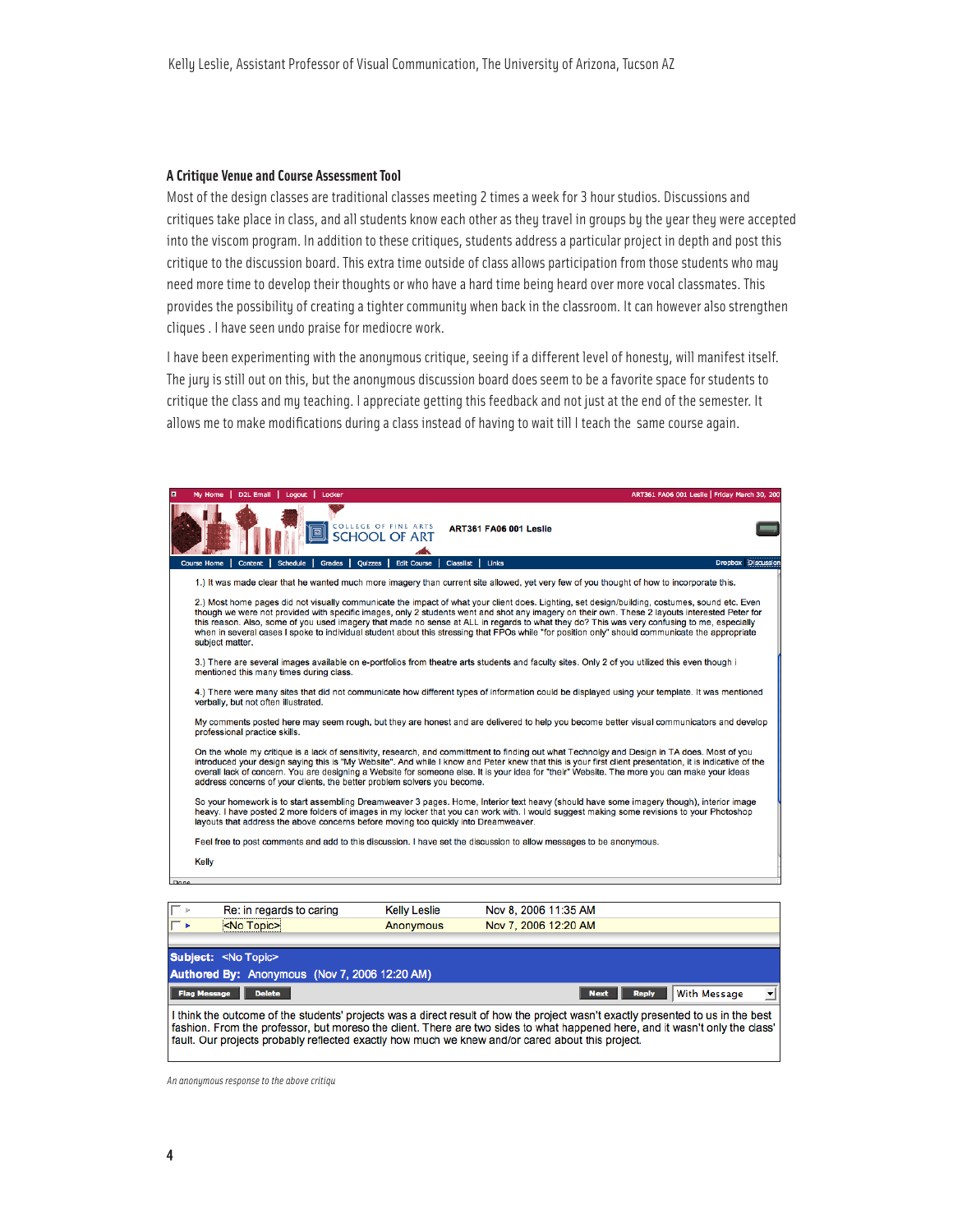### **A Collaborative Tool**

We traditionally offer 2 concurrent sections of our beginning design studio. D2L offers the opportunity for students to see additional approaches to projects from other sections. Students are able to join in discussions and critiques with others taking the same class and Instructors are able to easily share materials, examples, workload and feedback making the projects ultimately richer and more accessible to a larger percentage of students.

| My Home   D2L Email   Locker   Logout<br>目                                                                                                                                                                                            |                                                                                                                                                                                                                                                                                                                                                                                                                                                                                                           | ART265 FA06 001-Leslie 002-White   F                                                                                                                                                                |
|---------------------------------------------------------------------------------------------------------------------------------------------------------------------------------------------------------------------------------------|-----------------------------------------------------------------------------------------------------------------------------------------------------------------------------------------------------------------------------------------------------------------------------------------------------------------------------------------------------------------------------------------------------------------------------------------------------------------------------------------------------------|-----------------------------------------------------------------------------------------------------------------------------------------------------------------------------------------------------|
|                                                                                                                                                                                                                                       | <b>COLLEGE OF FINE ARTS</b><br>ART265 FA06 001-Leslie 002-White<br>阃<br><b>SCHOOL OF ART</b>                                                                                                                                                                                                                                                                                                                                                                                                              |                                                                                                                                                                                                     |
| <b>Course Home</b><br><b>Schedule</b><br><b>Content</b>                                                                                                                                                                               | <b>Dropbox</b><br><b>Edit Course</b><br>Classilst  <br><b>Grades</b><br>Links  <br>Quizzes                                                                                                                                                                                                                                                                                                                                                                                                                |                                                                                                                                                                                                     |
| <b>ART 265</b>                                                                                                                                                                                                                        | <b>ART 265 DESIGN STUDIO 1</b>                                                                                                                                                                                                                                                                                                                                                                                                                                                                            | Q.<br>search content                                                                                                                                                                                |
| <b>Course Materials</b><br><b>Project One</b><br><b>Sake Exercise</b><br>Project 2 : Word<br>Project 3: Shifting<br><b>Emphasis</b><br><b>Designer Presentations</b><br>lost<br><b>Final Logo Project</b><br><b>Resources</b><br>Done | Course Materials<br>1. Syllabus<br>2. Disabilites Resource Center<br>3. Student Conduct + Academic Integrity<br>4. Live Trace Demo<br>. Project One<br>1. Project #1: Phase One<br>2. Project #1: Phase Two<br>3. Project #1: Phase 3 with samples<br>4. Form Reduction Variations<br>5. Scanning Tips<br>6. The Graphic Signal<br>7. Design Terms<br>8. PDF Download of Accordion Book Binding<br>. Sake Exercise<br>1. Sake Project<br>2. Template for Collage<br>. Project 2 : Word<br>1. Word Project | compile for printing<br>Administration<br><b>Content Display Settings</b><br><b>Manage Files</b><br>Ô.<br>옵 Manage Content<br>$\frac{1}{2}$ Add Module<br>공 Add Topic<br><b>Import Course</b><br>F. |

*Project One shows the contributions of two instructors to the same project*